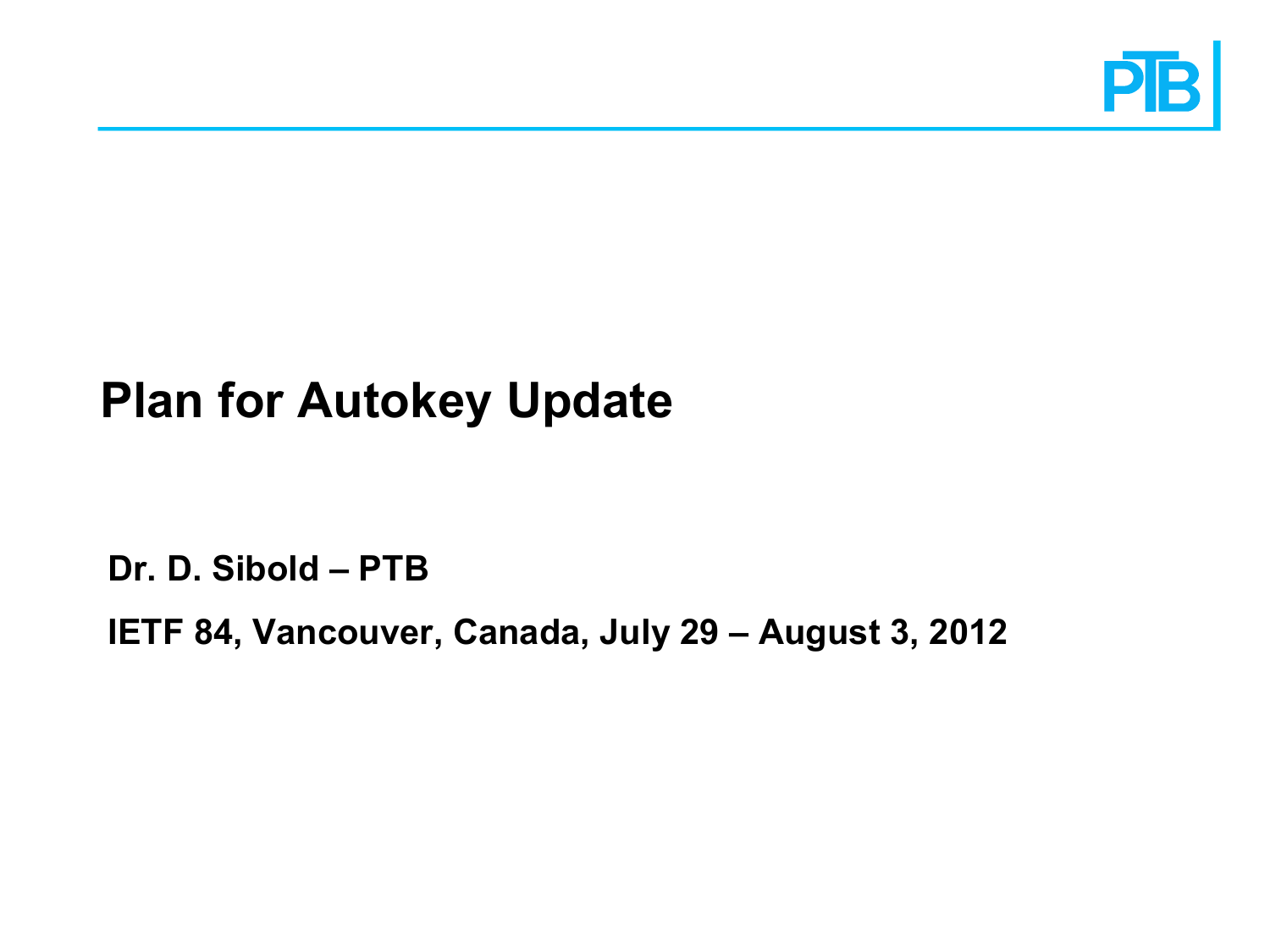



- § **The current autokey specification has security issues as been presented at IETF 83 in Paris**
- § **A more secure specification is needed, especially for cases where compliance requirements have to be fulfilled.**

### § **As a consequence of IETF 83:**

A project team has been setup

- to develop a design paper for a new autokey specification.
- The design paper shall be presented as I-D at the next IETF
- Goal: the specification should be moved to RFC standard track
- Coordinated effort between NTP developer and IETF community
- IETF security group should be engaged
- Implementation is intended as soon as the scope of the work is understood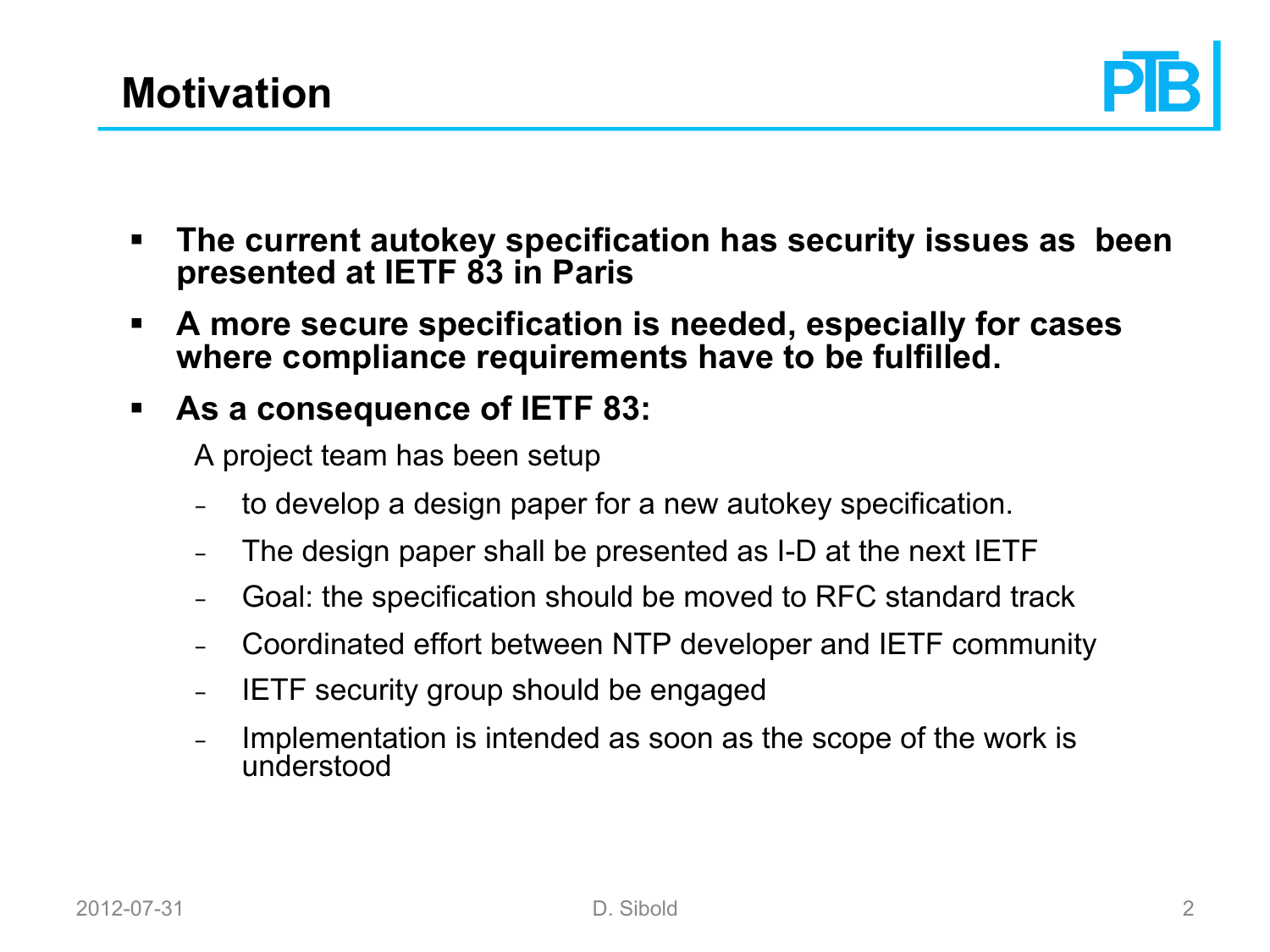

**The new autokey specification shall provide:** 

- § **Authentication of the communication partners**
- § **Integrity protection of the communication protocol**
- § **Minimal impact on synchronization performance** 
	- $\triangleright$  Therefore: no external security approach
	- $\triangleright$  Implementation at the application layer
- § **Flexibility in the choice of cryptographic functions (Hash, …)**
- § **Use of X.509 PKI infrastructure for authenticity verification**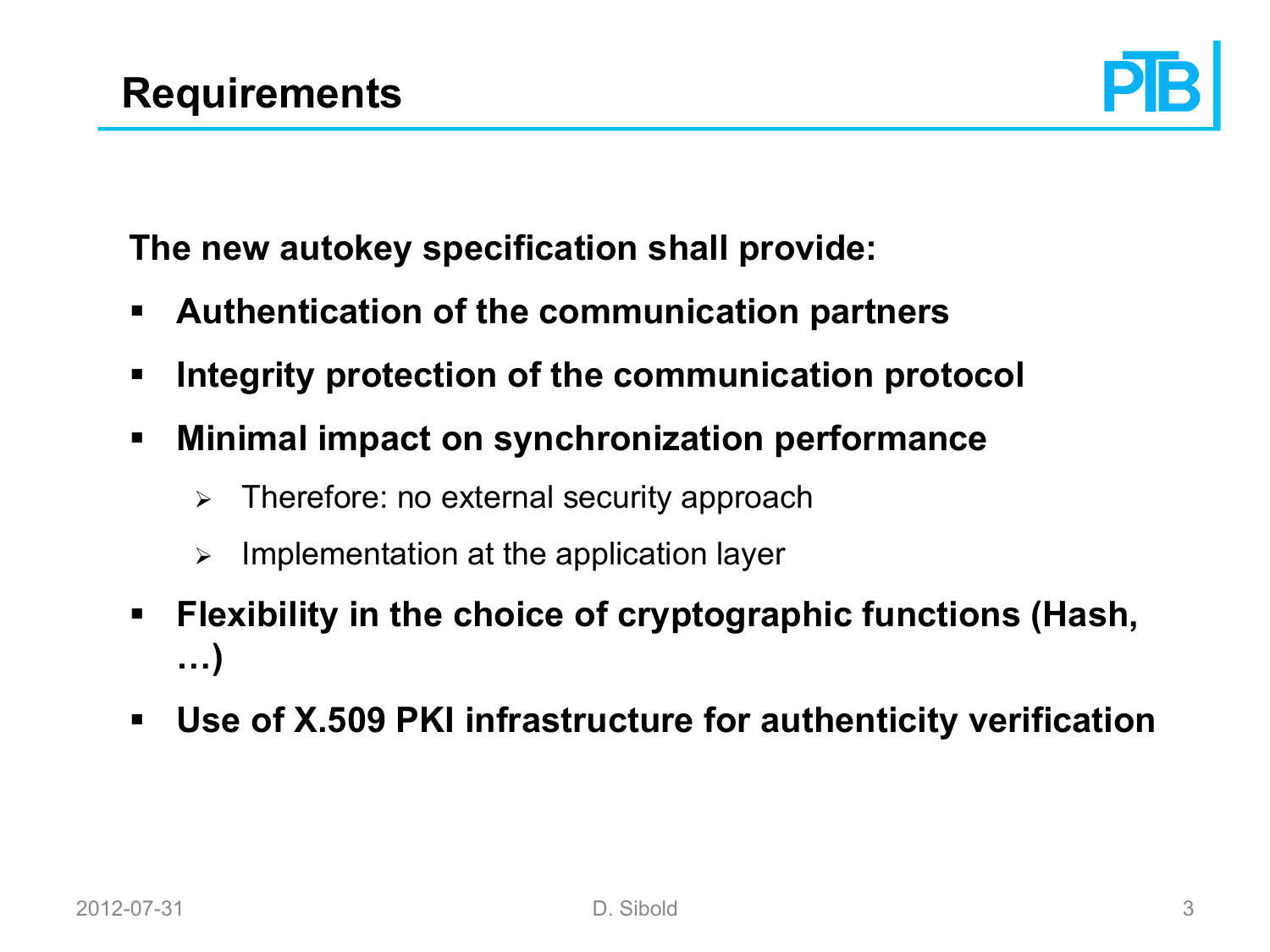

## **Major differences between current and new autokey specification**

- **1. Integrity protection of communication packets with Message Authentication Code (MAC)** 
	- Short review of the vulnerabilities of the current autokey specification
	- Procedures to mitigate these vulnerabilities

### **2. Verification of authenticity**

- Shortcomings of autokey's identity schemes
- Short discussion of hierarchical public key infrastructure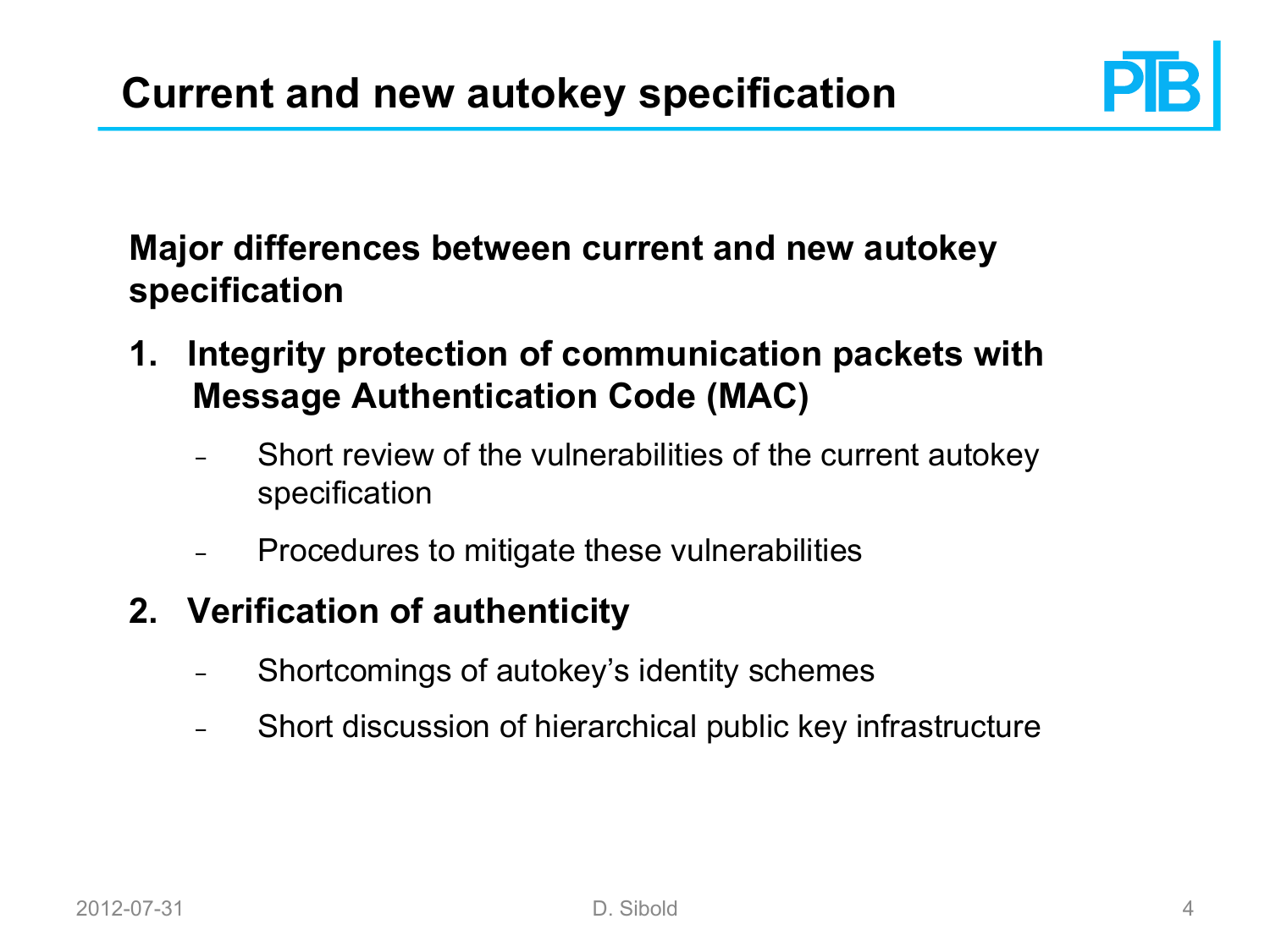



- 1. Server seed is only 32 bits long
	- $\rightarrow$  Client can request a cookie and brute force the seed
- 2. The cookie is only 32 bits long; it is the only secret in the generation of the autokey (in Client-Server Mode)
	- $\rightarrow$  An adversary can capture a packet and brute force the cookie
- 3. Client Identity Check: authenticity verification of the client is based on the client's IP address
	- $\rightarrow$  An adversary can masquerade as the client and obtain the client's cookie encrypted with his own public key.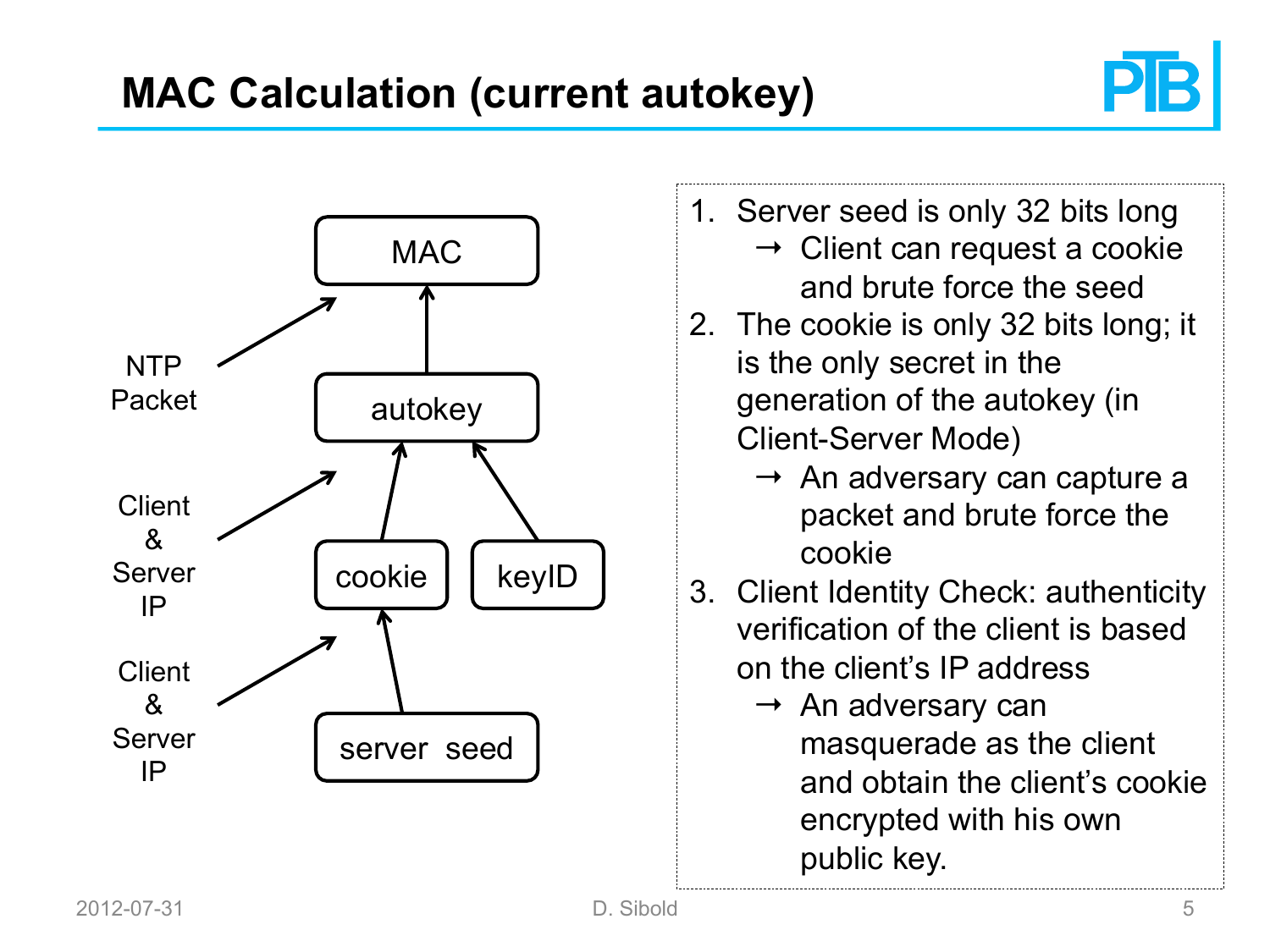



- 1. Server seed and cookie are 128 bits long.
- 2. The client's public key is used for the calculation of the cookie.
	- **Note:** The server needs to recalculate the cookie at each sync request. Therefore the client has to attach its public key at each NTP packet!
	- Alternative: usage of a hash of the public key instead of the public key itself.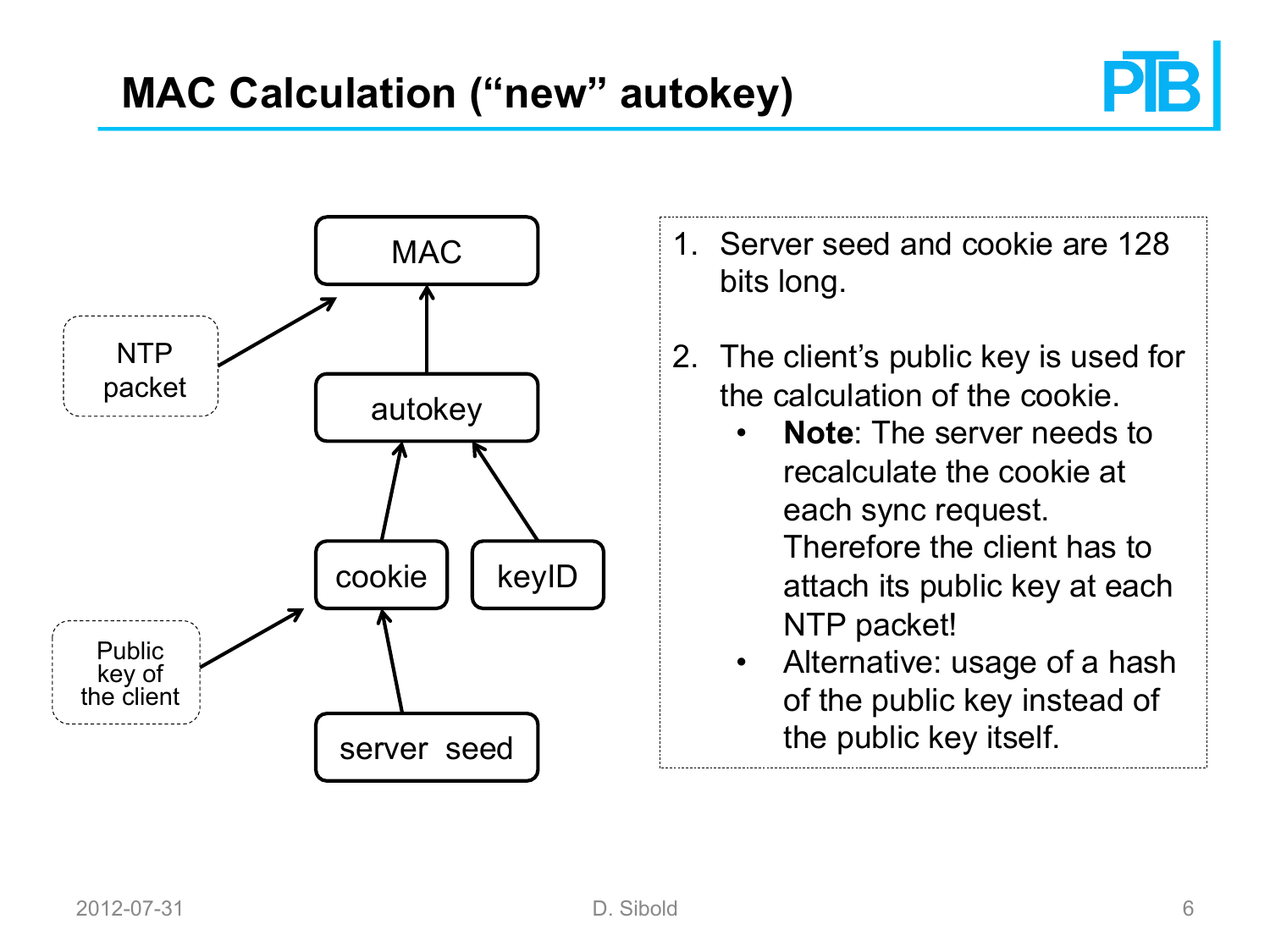

- § **In the current autokey specification the verification of the authenticity of the server is done by means of challenge response schemes.**
- § **These identity schemes are vulnerable against "man-inthe-middle" attacks.** 
	- An adversary in able to send a faked response to a client challenge which the client will accept.
	- all identity schemes are affected
- § **They shall be replaced by a hierarchical public key infrastructure based on X.509 certificates.**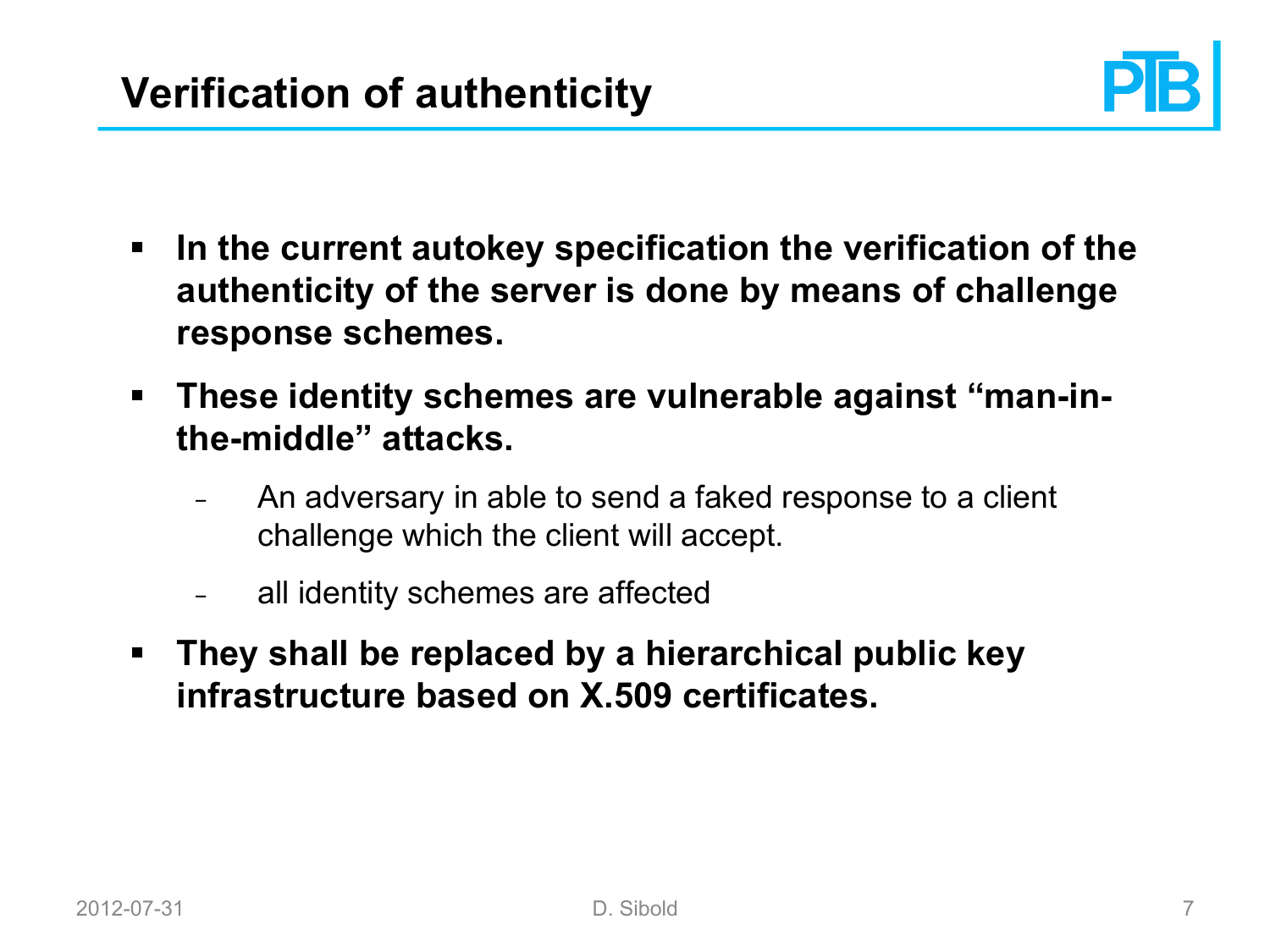

- § **Widely accepted standard for authentication**
- § **(Presumably) easy to implement**
- **EXECT:** Helpful in use cases with **compliance requirements**

# **Pros: Cons:**

**In the beginning of the synchronization the client cannot verify the validity of the certificates** 

# **Feasible procedures:**

- TA's certificate is trusted by default
- Certificates are checked against revocation lists (OCSP, (RFC 6277))
- Crosscheck with third party instance. E.g., utilization of TSP to get an initial certified time stamp from a TSA.